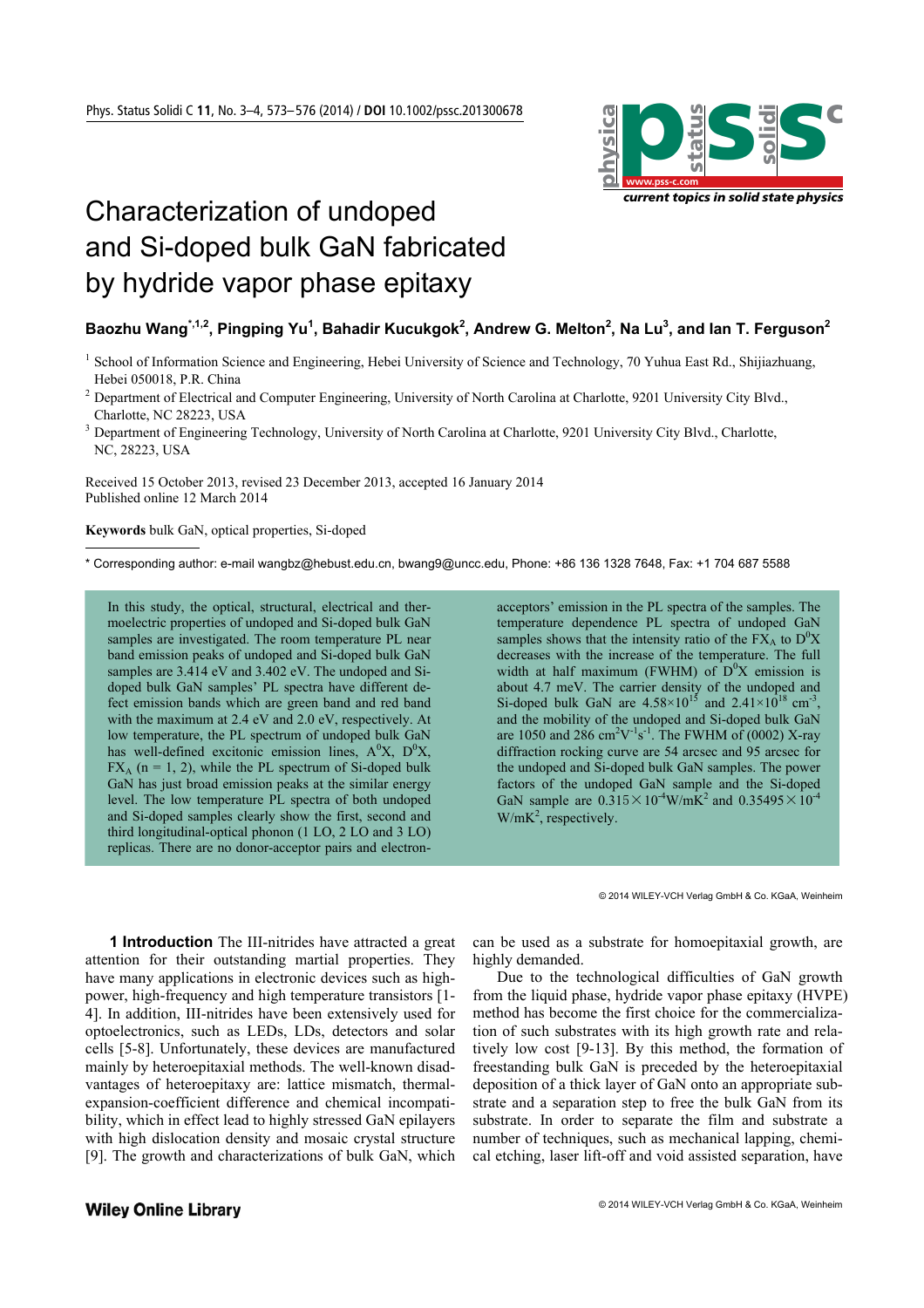

been employed [14, 15]. N-type bulk GaN substrate is needed for high power (both optoelectronic and electronic) vertical devices because the carriers can transport to the whole bottom of the device effectively, which improves the power and efficiency of the device significantly. On the hand, high speed lateral devices require the substrate with very low carrier concentration [16]. So the growth and characterization of undoped and Si-doped bulk GaN samples are meaningful.

In this study, the optical, structural, electrical and thermoelectric properties of undoped and Si-doped bulk GaN samples are investigated as determined from photoluminescence (PL) measurements, high-resolution X-ray diffraction (HR-XRD), Hall-effect and Seebeck measurements.

**2 Experimental details** Undoped and Si-doped bulk GaN samples were grown by hydride vapor phase epitaxy (HVPE) at Kyma Technologies, Inc. The thickness of the undoped and Si-doped bulk GaN samples are about 400μm. The maximum off-cut of the undoped and Si-doped bulk GaN samples are about 0.5°. Both the samples are  $10 \text{ mm} \times 10 \text{ mm}$  square. Characterizations of the bulk GaN samples were performed on the Ga-face. The structural, optical and electrical properties of undoped and Si-doped bulk GaN samples are investigated as determined from high-resolution X-ray diffraction, photoluminescence measurements and Hall effect measurements.

**EXAMPLE THE CONFIDENTIES CONTRACT CONFIDENTIES CONTRACT CONFIDENTIES CONTRACT CONTRACT CONTRACT CONTRACT CONTRACT CONTRACT CONTRACT CONTRACT CONTRACT CONTRACT CONTRACT CONTRACT CONTRACT CONTRACT CONTRACT CONTRACT CONTRAC** Variable temperature (8-300 K) PL was employed to assess the optical quality of the bulk GaN samples. Steadystate PL was excited with a continuous-wave He-Cd laser (325 nm) and analyzed with an Acton SP2500 grating monochromator of Princeton Instrument. And the detector is PIXIS-100 CCD from Princeton Instrument. The exposing time is about 500 mS. The accumulation is 10 times. High resolution X-ray rocking curves were measured by a Philips X'Pert MRD system equipped with a four-crystal Ge (2 2 0) monochromator. The instrumental resolution was verified to be better than 10" under this diffraction geometry where the  $CuK_{\alpha1}$  line of X-ray source was used. The slit width of high resolution X-ray is 0.05 mm. The room temperature Hall-effect was measured by an ECO-PIA Hall Effect Measurement System using standard Van der Pauw method. Ohmic contacts were formed with 95% indium, 5% gallium droplets on the surface of the GaN samples. The Seebeck measurement procedures are described in detail elsewhere [15]. The Seebeck coefficients were determined by the slope of the graph of Seebeck voltage with a function of temperature difference across the sample, and Seebeck voltages for all samples showed good linearity ( $R^2 \approx 0.99$ ).

**3 Results and discussion** The optical properties of the undoped and Si-doped bulk GaN are investigated by PL measurements. Figure 1 shows the PL spectra of the undoped and Si-doped bulk GaN measured at room tempera-

ture. The room temperature PL near band emission (NBE) peaks of undoped and Si-doped bulk GaN samples are 3.414 eV and 3.402 eV. And it is found that the undoped and Si-doped bulk GaN samples have different defect emission bands which are green luminescence band and red luminescence band with the maximum at 2.4 eV and 2.0 eV, respectively. The full width at half maximum (FWHM) of the defect related peaks of the undoped and Si-doped bulk GaN samples are 500 meV and 560 meV. The green luminescence band of undoped bulk GaN sample is related to charge state of the  $V_{Ga}O_N$  complex [17]. The red luminescence band of Si-doped bulk GaN is due to transitions from a shallow donor or conduction band to a deep acceptor level [17].



**Figure 1** Room PL spectra of undoped and Si-doped bulk GaN samples.

Figure 2 shows the PL spectra of the undoped and Si-doped bulk GaN measured at low temperature (8 K). The low temperature PL the NBE of the undoped bulk GaN sample is dominated by the neutral donor-bound exciton  $(D^{0}X)$  and its first, second and third longitudinaloptical phonon (1 LO, 2 LO and 3 LO) replicas, whose emission are located at 3.474, 3.393, 3.301, 3.209 eV, respectively [18-24]. The FWHM of  $D^{0}X$  PL emission peak is about 4.7 meV. At energy levels smaller than the  $D^{0}X$ , the two-electron transition (TETs) is observed, whose emission is located at 3.454 eV. Free exciton  $(FX_A)$  of  $n = 1$  and  $n = 2$  are observed, whose emission are located at 3.481 and 3.498 eV [18]. There are no donor-acceptor pairs (DAPs, about 3.264 eV centered) and electronacceptors (about 3.288 eV centered) emission in the PL spectra of the samples [18, 25]. Those well-defined exciton emission lines and no DAPs or electron-acceptor emission mean the undoped bulk GaN has a high crystalline quality. For the low temperature PL spectra of Si-doped bulk GaN, the exciton bands in the emission broaden due to the increase of the structural defects. There just one wide NEB peak can be observed at 3.474 eV. Nevertheless, the asymmetry of the main peak is observed clearly. The 1 LO,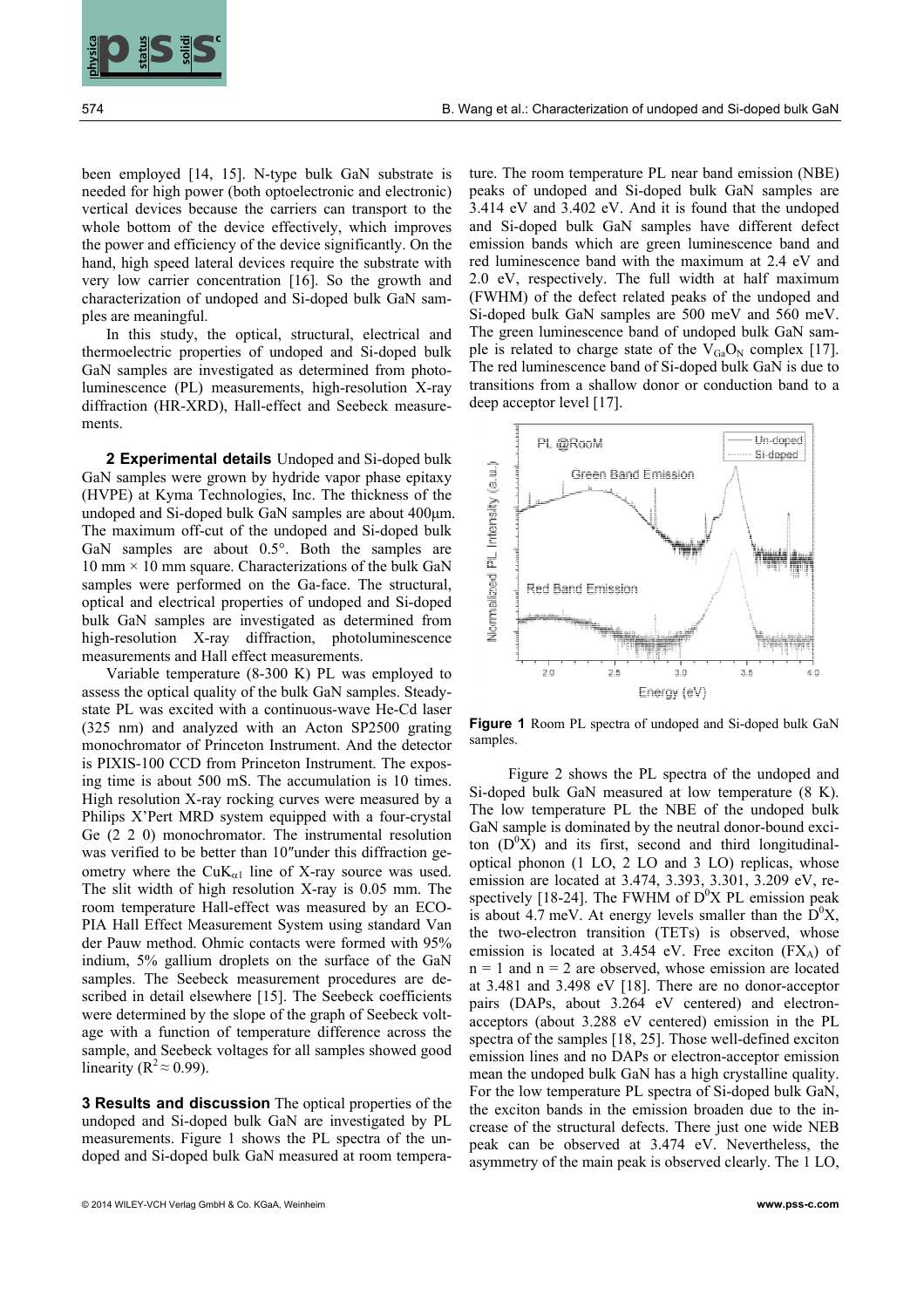2 LO, 3 LO replicas of the NEB peak also can be observed, whose emission are located at 3.370, 3.290 and 3.193 eV, respectively. These results mean that the crystalline quality of Si-doped bulk GaN sample is worse than that of undoped bulk GaN sample. The NEB and its replicas of Sidoped bulk GaN sample have a clear red-shift compare with that of undoped bulk GaN sample.



**Figure 2** Low temperature (8 K) PL spectra of undoped and Sidoped Bulk GaN samples.

Figure 3 shows the temperature dependent PL spectra of undoped (a) and Si-doped (b) bulk GaN samples in the range of 8 K to room temperature. All the PL spectra intensities are normalized. It is found that the NBE emission of the undoped bulk GaN is formed to be characterized by various excitonic emission lines over the full temperature range.  $D^{0}X$  is the most intense among all the emission at 8.2 K. However, its relative intensity decreases with increasing temperature. Finally, it merges into  $FX_A$ . On the contrary, the  $FX_A$  emission is much weaker at 8.2 K and its relative intensity increases with increasing temperature. The crossover of those transition mechanism is due to the dissociation of  $D^0X \to FX_A + D^0$  with increasing temperature [18, 21]. The binding energy of  $FX_A$  to  $D^0$  is estimated to be 6 meV based on each peak's position. The relative intensity of 1 LO, 2 LO and 3 LO replicas of the NEB peaks decreases with the increase of temperature. The 3 LO replicas of the NEB peak cannot be observed at room temperature. The peak emission at about 3.180 eV is almost unchanged from 8.2 K to 300 K maybe form related with the laser scattering or other unknown peak.

The low temperature dependence PL spectra of the Sidoped bulk GaN sample are different from that of the undoped bulk GaN sample. The  $D^{0}X$  and  $FX_A$  emission are mixed over the full temperature. However, the trend of the  $D^{0}X$  intensity decrease with the increase of the temperature can be observed, too. The intensity change of Si-doped bulk GaN sample's replicas is same trend with that of ndoped bulk GaN sample. Only 1 LO and 2 LO replicas of the NEB peak can be observed in the room temperature.



**Figure 3** Temperature dependence PL spectra of undoped (a) and Si-doped (b) bulk GaN samples.

Table 1 shows electrical and structural properties for undoped and Si-doped bulk GaN samples. The carrier concentration and mobility of the samples acquire by Hall measurements. The carrier density of the undoped bulk GaN and and Si-doped bulk GaN are  $4.58 \times 10^{15}$  cm<sup>-3</sup> and  $2.41\times10^{18}$  cm<sup>-3</sup>. The mobility of the undoped bulk GaN and Si-doped bulk GaN is  $1050 \text{ cm}^2\text{V}^{-1}\text{s}^{-1}$  and 286 cm<sup>2</sup>V<sup>-1</sup>s<sup>-1</sup>, respectively. The mobility of the bulk GaN samples decreased due to the increase of ionized impurity scattering. The FWHM of the Si-doped bulk GaN samples' XRD rocking curves are increased from 54 arcsec to 95 arcsec, which indicate the degradation of the crystalline quality compared with un-doped bulk GaN sample. The above results are in agreement with the PL discussion.